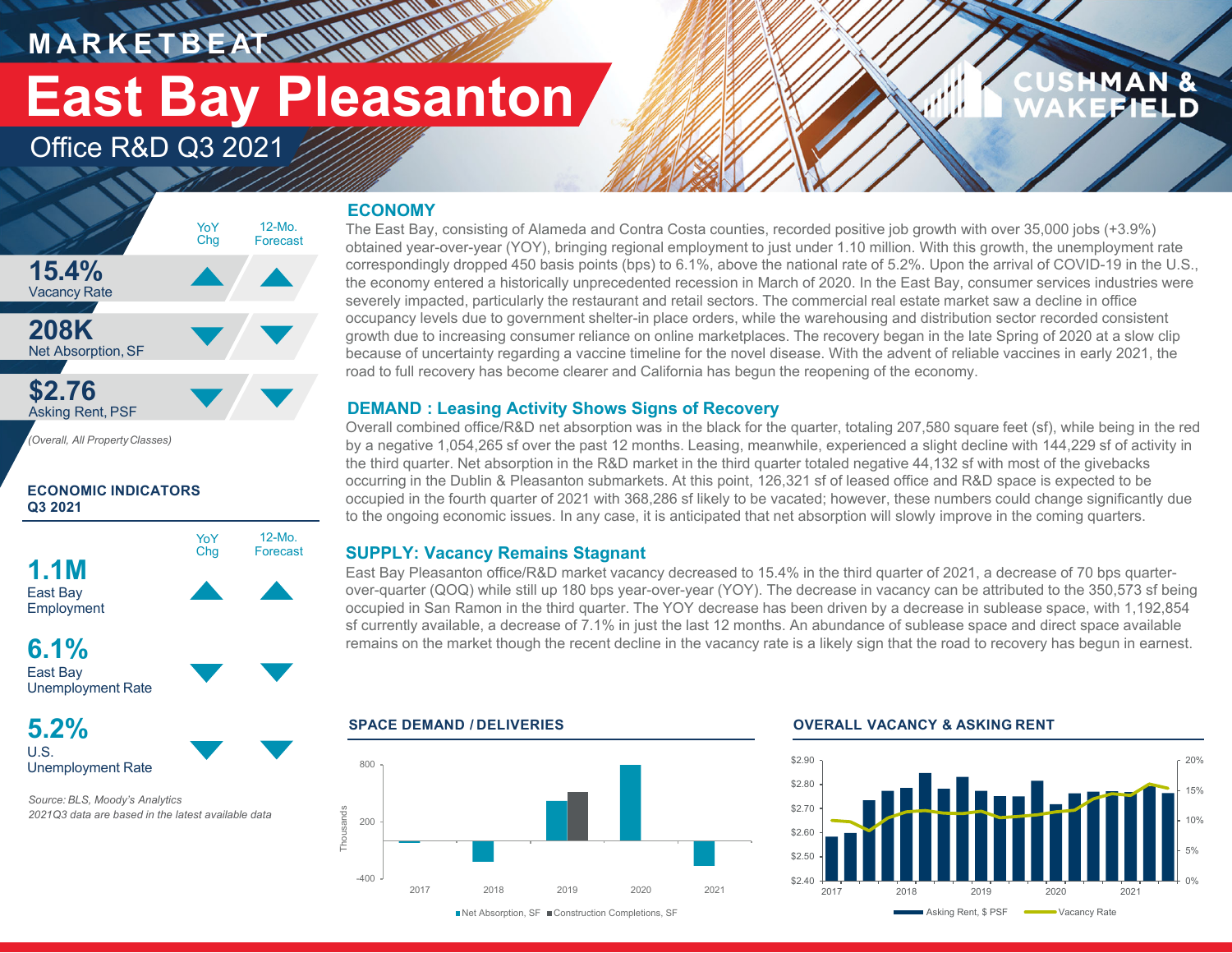### **M A R K E T B E AT** Office R&D Q3 2021 **East Bay Pleasanton**

*<u>MANTH</u>INE* 

#### **PRICING: Asking Rents See Slight Downtick**

Asking rents in East Bay Pleasanton experienced a slight decline in the third quarter, closing at \$2.76 per square foot (psf) on a monthly full-service basis, down \$0.03 QOQ and down \$0.01 YOY. Livermore recorded the largest increase in asking rents, closing at \$2.01 psf at the end of the third quarter, representing an 8.0% QOQ increase. Dublin recorded the largest decrease in asking rents, closing at \$2.38, representing an 3.3% QOQ decrease. The Dublin submarket accounts for about 15% of the market's total building base; thus, fluctuations in its asking rents can be influential on overall market averages. Despite minor fluctuations, average rents there remain near the high watermark of \$2.84 psf set in the second quarter of 2018. That said, limited leasing activity and elevated available space will likely cause asking rents to remain flat or drop slightly over the next few quarters.

#### **Sales**

Investment activity experienced quiet sales activity in the third quarter, with three major transactions signed. Bay Area Association of SMCNA purchased 13,098 sf for \$4.8 million or \$366 psf at 6685 – 6689 Owens Dr in Pleasanton; NSBK LLC purchased a 13,200 sf building at 3174 Constitution Dr for \$3.6 million or \$273 psf; and Westco Concannon LLC also purchased 9,042 sf building at 1062 – 1080 Concannon Blvd for \$3.1 million or \$343 psf.

#### **Look Ahead**

The East Bay Pleasanton market has been overshadowed of late by the more convenient transit-oriented markets such as Oakland and Walnut Creek. As public transit becomes less viable for commuters, at least in the near-term, suburban markets can become strategic areas for employers to open satellite offices. To compliment this, more companies are implementing remote work policies which may, in turn, entice tenants to have more accessible parttime offices for their employees.

#### **Outlook**

- Rents are expected to level out or decline slightly in the next twelve months.
- Vacancy experienced a slight downtick in the third quarter and will likely remain somewhat flat in the nearterm as the market adjusts to a post-pandemic economy.
- Leasing activity will remain sluggish through at least mid to late year 2021 the remainder of the year.

#### **SUBMARKET ASKING RENT**



#### **AVAILABILITY BY SEGMENT SIZE**



#### **AVERAGE ASKING RENT BY CLASS (FULL SERVICE)**

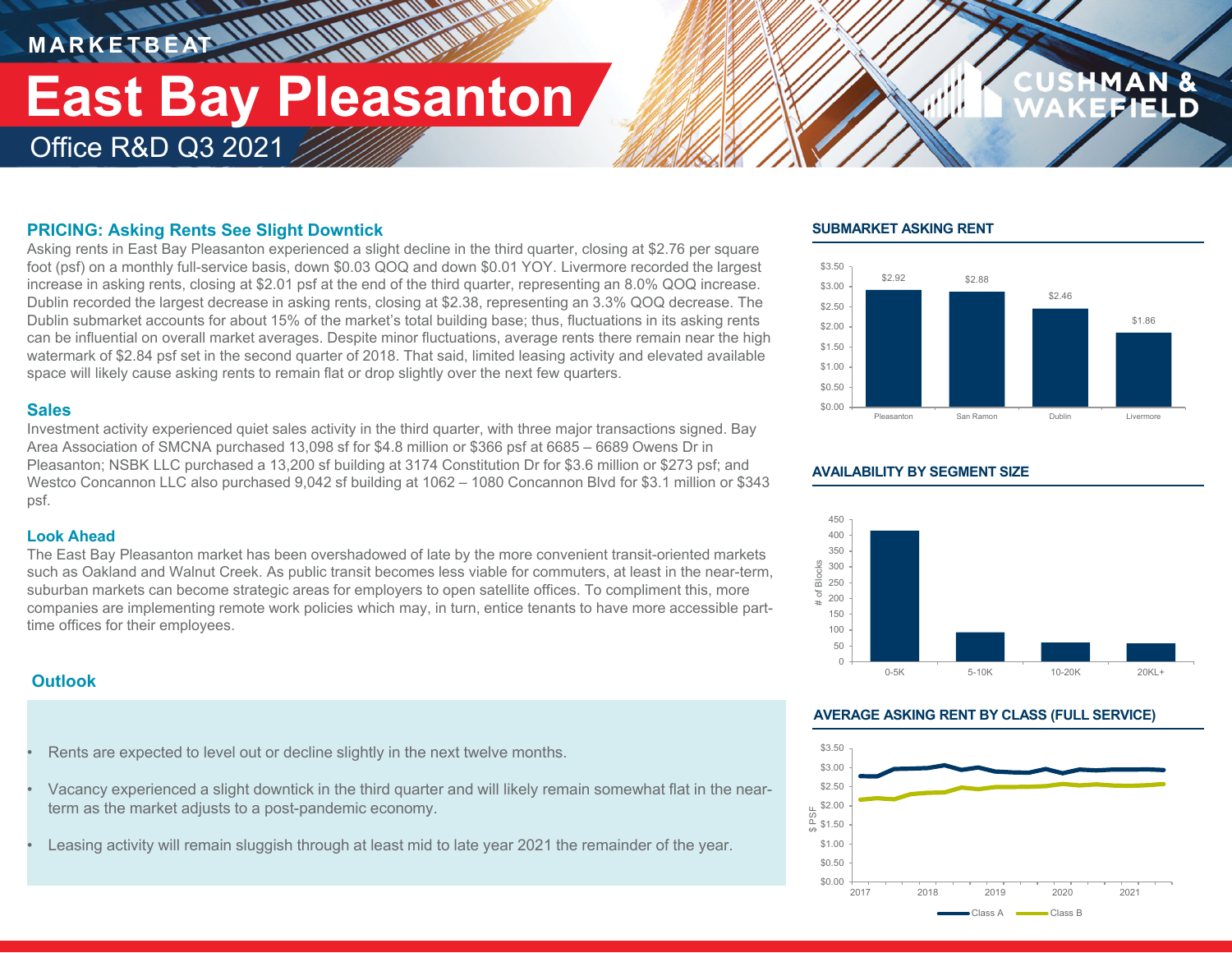**M A R K E T B E AT**

## Office R&D Q3 2021 **East Bay Pleasanton**

### $\frac{a}{D}$

#### **MARKET STATISTICS**

| <b>SUBMARKET</b>       | <b>INVENTORY</b><br>(SF) | <b>SUBLET VACANT</b><br>(SF) | <b>DIRECT VACANT</b><br>(SF) | <b>OVERALL</b><br><b>VACANCY RATE</b> | <b>CURRENT QTR</b><br><b>OVERALL NET</b><br><b>ABSORPTION</b> | <b>YTD OVERALL</b><br><b>ABSORPTION (SF)</b> | <b>YTD LEASING</b><br><b>ACTIVITY (SF)</b> | <b>UNDER CNSTR</b><br>(SF) | <b>OVERALL AVG</b><br><b>ASKING RENT</b><br>(ALL CLASSES)* | <b>OVERALL AVG.</b><br><b>ASKING RENT</b><br>(CLASS A)* |
|------------------------|--------------------------|------------------------------|------------------------------|---------------------------------------|---------------------------------------------------------------|----------------------------------------------|--------------------------------------------|----------------------------|------------------------------------------------------------|---------------------------------------------------------|
| Dublin                 | 3,265,412                | 179,429                      | 147,255                      | 10.0%                                 | 951                                                           | 21,666                                       | 39,871                                     |                            | \$2.38                                                     | \$2.39                                                  |
| San Ramon              | 8,596,972                | 404,287                      | 1,298,895                    | 19.8%                                 | 350,573                                                       | 33,623                                       | 107,825                                    |                            | \$2.88                                                     | \$2.94                                                  |
| Pleasanton             | 12,941,340               | 511,981                      | 1,514,786                    | 15.7%                                 | $-78,713$                                                     | $-252,023$                                   | 359,670                                    |                            | \$2.88                                                     | \$3.06                                                  |
| Livermore              | 4.194.280                | 97,157                       | 301,746                      | 9.5%                                  | $-65,231$                                                     | $-64,874$                                    | 21,890                                     |                            | \$2.01                                                     | \$2.73                                                  |
| <b>CLASS BREAKDOWN</b> |                          |                              |                              |                                       |                                                               |                                              |                                            |                            |                                                            |                                                         |
| Class A                | 15,190,296               | 941,223                      | 2,022,942                    | 19.5%                                 | 345,678                                                       | $-71,196$                                    |                                            |                            | \$2.94                                                     |                                                         |
| Class B                | 5,158,783                | 166,149                      | 643,543                      | 15.5%                                 | $-94,076$                                                     | $-134,191$                                   |                                            |                            | \$2.57                                                     |                                                         |
| Office / Flex          | 7,182,195                | 85,482                       | 562,107                      | 9.0%                                  | $-44,132$                                                     | $-58,241$                                    |                                            |                            | \$1.72                                                     |                                                         |
| <b>TOTALS</b>          | 28,998,004               | 1,192,854                    | 3,262,682                    | 15.4%                                 | 207,580                                                       | $-261,608$                                   | 529.256                                    |                            | \$2.76                                                     | \$2.94                                                  |

*\*Rental rates reflect full service asking*

#### **KEY LEASE TRANSACTION Q3 2021**

| <b>PROPERTY</b>          | <b>SUBMARKET</b> | <b>TENANT</b>                  | <b>RSF</b> | <b>TYPE</b>   |
|--------------------------|------------------|--------------------------------|------------|---------------|
| 6200 Stoneridge Dr.      | Pleasanton       | Undisclosed                    | 21,196     | Direct        |
| 4160 Dublin Blvd.        | <b>Dublin</b>    | Undisclosed                    | 16,400     | Direct        |
| 1410-1418 Stealth St.    | Livermore        | Undisclosed                    | 15,970     | Direct        |
| 6200 Stoneridge Mall Rd. | Pleasanton       | <b>Collaborative Solutions</b> | 13,836     | <b>Direct</b> |

*\*Renewals not included in leasing statistics*

#### **KEY SALES TRANSACTIONS Q3 2021**

| <b>PROPERTY</b>           | <b>SUBMARKET</b> | <b>SELLER / BUYER</b>                     |        | <b>PRICE/S PSF</b> |
|---------------------------|------------------|-------------------------------------------|--------|--------------------|
| 6685-6689 Owens Dr.       | Pleasanton       | PCCR LLC / Bay Area Association of SMACNA | 31.834 | \$4.8M/\$369       |
| 3174 Constitution Dr      | Livermore        | Redwood Property Investors / NSBK LLC     | 13.200 | \$3.7M/\$275       |
| 1062-1080 Concannon Blvd. | Livermore        | Quinn Family Trust / Westco Concannon LLC | 9.042  | \$3.1M/\$343       |